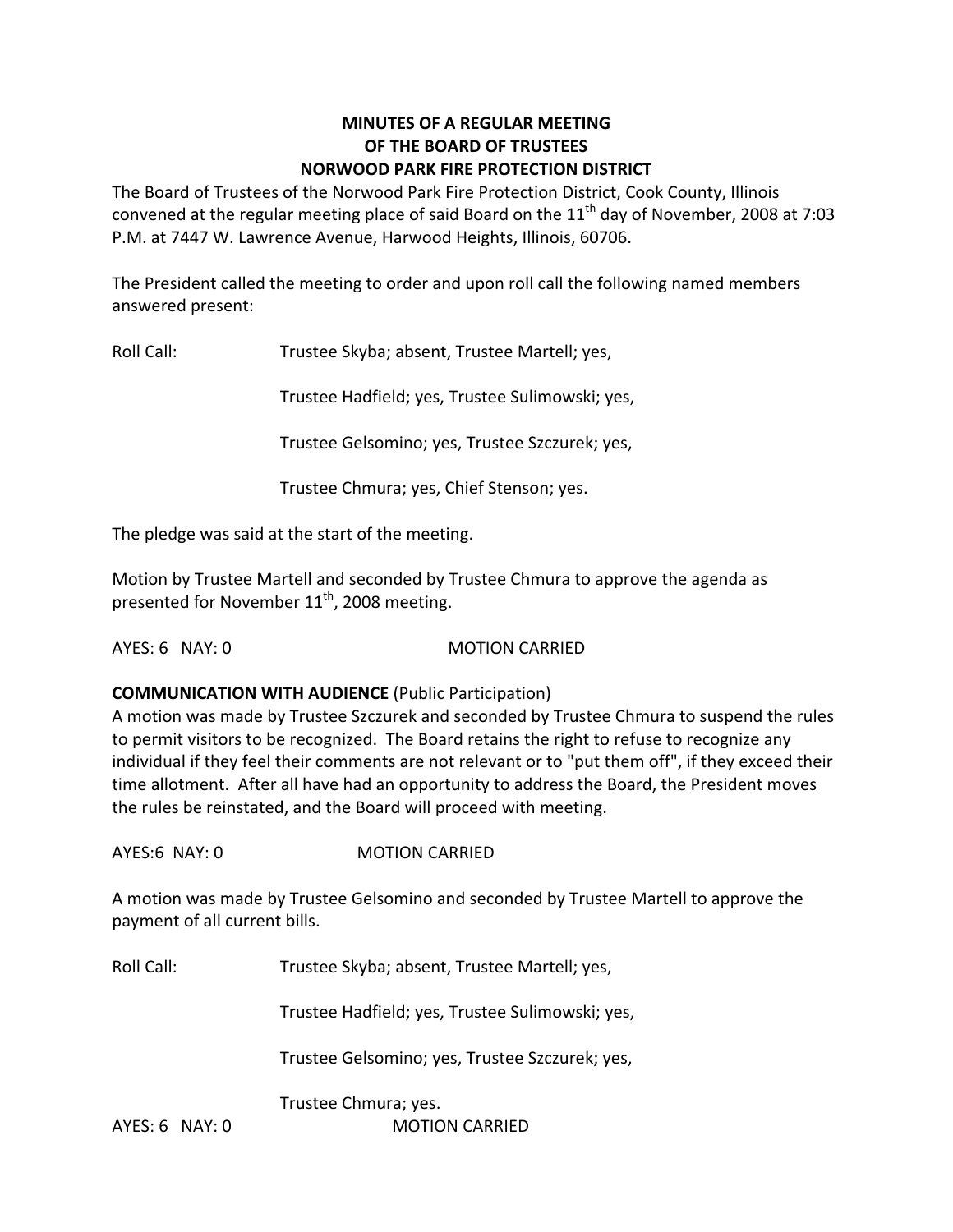Trustee Skyba arrived at 7:05

A motion was made by Trustee Hadfield and seconded by Trustee Gelsomino to approve the minutes of the Regular meeting held on October 14<sup>th</sup>, 2008.

Roll Call: Trustee Skyba; yes, Trustee Martell; yes,

Trustee Hadfield; yes, Trustee Sulimowski; yes,

Trustee Gelsomino; yes, Trustee Szczurek; yes,

Trustee Chmura; yes.

AYES: 7 NAY: 0 MOTION CARRIED

#### **TREASURER'S REPORT**

Schedule of Assets (Arising from Cash Transactions) October 31, 2008

Assets

| Checking and money market accounts (interest rate):      |             |
|----------------------------------------------------------|-------------|
| Plaza Bank checking (0.245%)                             | \$<br>1,039 |
| Plaza Bank money market (1.485%)                         | 510,631     |
| Plaza Bank checking- Public Education                    | 573         |
| Plaza Bank ambulance billing money market (1.041%)       | 10,000      |
| Suburban Bank & Trust                                    | 17,372      |
| Total checking and money market accounts                 | 539,615     |
| Certificates of deposit (interest rate and maturity):    |             |
| Parkway Bank and Trust (4.15% 09/10/08)                  | 482,420     |
| Plaza Bank (4.75% 01/17/09)                              | 114,653     |
| Plaza Bank (3.50% 03/18/09)                              | 392,713     |
| Plaza Bank (3.50% 06/23/09)                              | 1,454,727   |
| Belmont Bank (4.10% 05/21/11)                            | 444,688     |
| Parkway Bank and Trust (4.35% 04/07/10)                  | 325,683     |
| Total certificates of deposit                            | 3,214,884   |
| Total checking, money market and certificates of deposit | \$3,754,499 |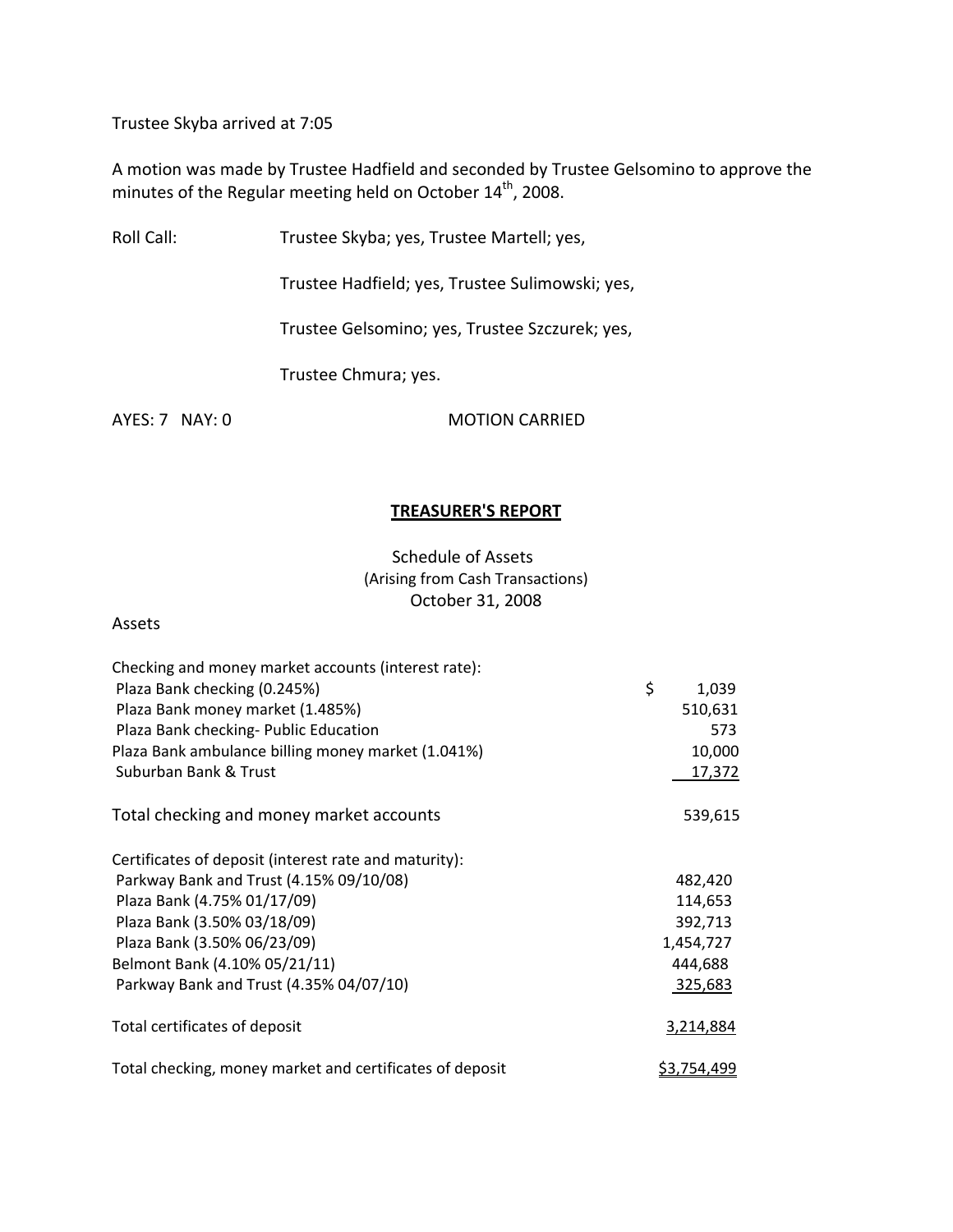Trustee Martell reported on the collateral of all of our funds. Chief Stenson reported on the tax money that has been received up to this date.

Motion by Trustee Chmura, seconded by Trustee Skyba to approve the Treasurer's report as presented from the Financial Statement for October 2008**.**

| Roll Call:         | Trustee Skyba; yes, Trustee Martell; yes,       |
|--------------------|-------------------------------------------------|
|                    | Trustee Hadfield; yes, Trustee Sulimowski; yes, |
|                    | Trustee Gelsomino; yes, Trustee Szczurek; yes,  |
|                    | Trustee Chmura; yes.                            |
| $AYES: 7$ NAY: $0$ | <b>MOTION CARRIED</b>                           |

# **Chiefs Report:**

All Trustees received a copy of the alarm report.

All Trustees received a copy of the inspection report along with the list of completed inspections for this month.

Christmas party is December  $6<sup>th</sup>$ , 2008. There is a budget of \$500.00 for this occasion. Please RSVP if you are able to attend.

December Board meeting is going to be a busy meeting, with many items on the agenda for your approval. Finance committee will need to meet prior to the meeting.

Election is April 7<sup>th</sup>, 2009. You are able to receive your packets of information online. First filing date is January 19<sup>th,</sup> 2009 at 0800 hours and the last day is January 25<sup>th</sup>, 2009 until 1700 hours. Paul will need to sign a document stating that we are authorized to accept the petitions from the candidates.

Precision test was done and passed on the fuel tanks, it was estimated to cost \$1,500, because we have fiberglass lines we did not need the second part of the test. They will adjust the cost. Palatine Oil suggested we not get a card reader system due to the cost and amount of use. Discussion.

Squad 110 is having the transmission repaired and should be ready tomorrow morning.

Annual maintenance on all of our apparatus is complete. We should be receiving the bills shortly.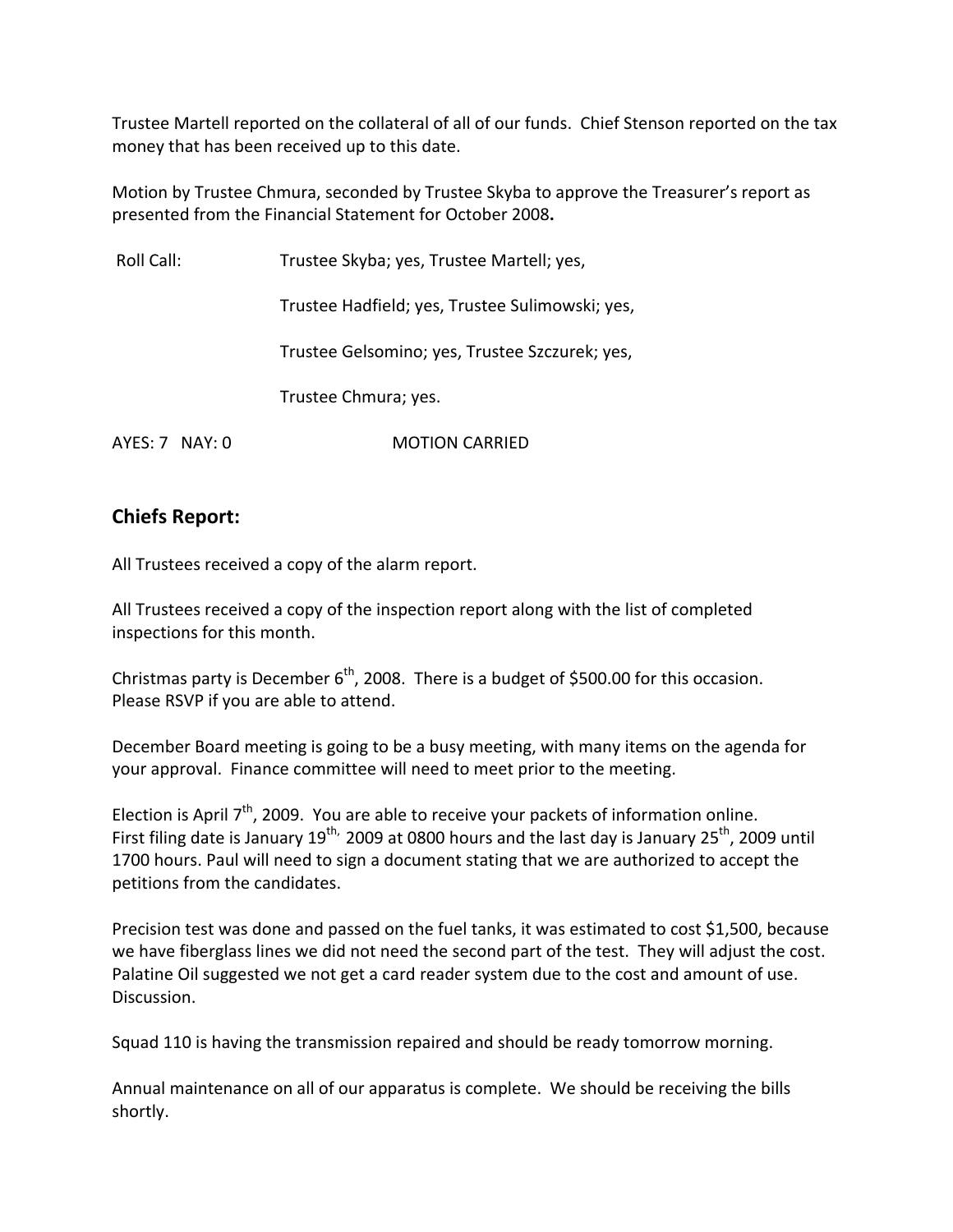Commissioners Rinaldi and Strempek attended certification classes for Commissioners. They are now certified in 3 out of 5 classes and will take the others at a later date. Commissioner Rinaldi reported on the status of the upcoming entry level firefighter exam. There were 133 applicants, 87 were processed to take the exam. Discussion on the oral exam.

A motion was made by Trustee Hadfield and seconded by Trustee Martell to accept the Chiefs report as presented for October 2008.

AYES: 7 NAY: 0 **MOTION CARRIED** 

# **Presidents Report:**

Nothing to report.

# **Committee Reports:**

Finance Committee‐ Chairman Trustee Chmura stated that the Chief gave a package to the committee regarding the Administrative Assistant resolution. Audit draft should be done by this Friday; Trustee Martell will be doing the MD&A. Trustee Chmura explained the Fiscal Responsibility Report card received from the Comptroller. Discussion on this year's levy and the Truth in Taxation.

Building and Equipment Committee‐ Chairman Trustee Hadfield stated he has nothing to report. Chief reported on the information he is receiving regarding a new marquee.

Technology and PR Media Committee‐ Chairman Trustee Sulimowski stated the Chief handled it.

Policy Committee‐ Chairman Trustee Gelsomino stated there is nothing at this time.

Pension Fund‐ Trustee Skyba stated he has been in touch with the President and they are working on setting a date for a special meeting. Trustee Martell states that they have proposals and he has concerns on the Investment Advisors and the fees. The Trustees will be notified when the meeting will take place.

### **Old Business:**

None.